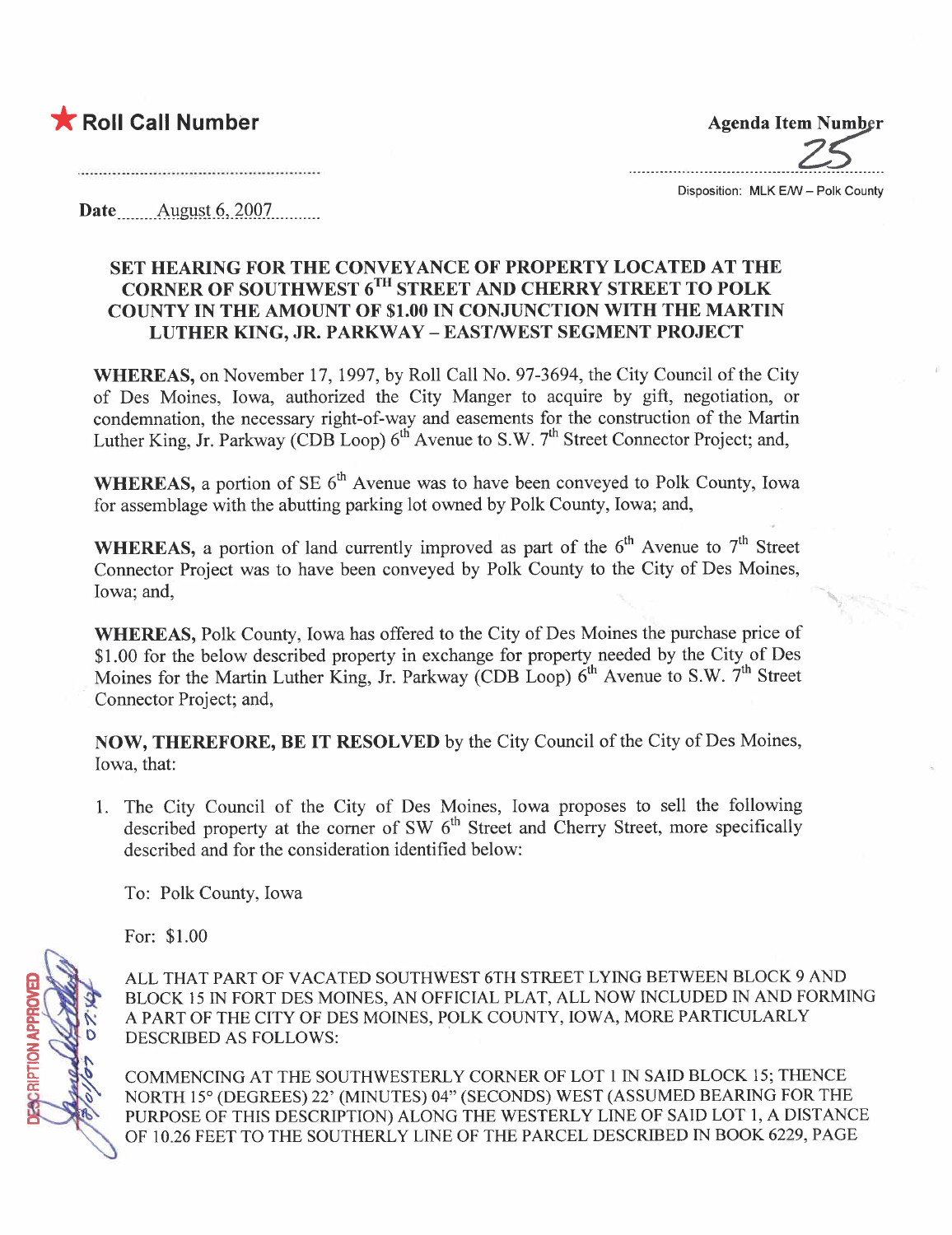## $\blacktriangleright$  Roll Call Number

 $\mathscr{A}$ 

**Agenda Item Number** 

Disposition: MLK E/W - Polk County

Date  $\frac{\text{August 6, 2007}}{\text{August 6, 2007}}$ 

702, IN THE OFFICE OF THE RECORDER OF POLK COUNTY, IOWA, BEING THE POINT OF BEGINNING OF THE PARCEL HEREIN DESCRIBED; THENCE SOUTH 74°51'35" WEST ALONG SAID SOUTHERLY LINE, 10.81 FEET TO THE PRESENT EASTERLY RIGHT-OF-WAY LINE OF SOUTHWEST 6TH STREET; THENCE NORTHWESTERLY ALONG THE PRESENT EASTERLY RIGHT-OF-WAY LINE OF SOUTHWEST 6TH STREET BEING A 532.15-FOOT RADIUS CURVE CONCAVE NORTHWESTERLY AND HAVING A 54.42-FOOT LONG CHORD BEARING NORTH 03°54'28" WEST, 54.44 FEET (ARC LENGTH) TO THE WESTERLY LINE OF SAID LOT 1; THENCE SOUTH 15°22'04" EAST ALONG THE WESTERLY LINE OF SAID LOT 1, A DISTANCE OF 53.38 FEET TO THE POINT OF BEGINNING.

(Vacated by Ordinance No. 895, February 7,1898)

BY SURVEY CONTAINING 264 SOUARE FEET, OR 0.01 ACRE.

- 2. A public hearing shall be held on August 20, 2007 at 5:00 p.m. in the City Council Chamber, City Hall, 400 Robert D. Ray Drive, Des Moines, Iowa. At that time the City Council will consider the above-described proposal and any other(s) submitted prior to or during the public hearing.
- 3. The City Clerk is hereby authorized and directed to publish notice of said proposal and hearing in the form hereto attached, all in accordance with code section 362.3 of the Iowa Code.

Moved by to adopt.

APPROVED AS TO FORM:

innafl. hak

Assistant City Attorney

| <b>COUNCIL ACTION</b> | <b>YEAS</b> | <b>NAYS</b>     | <b>PASS</b> | <b>ABSENT</b> |
|-----------------------|-------------|-----------------|-------------|---------------|
| <b>COWNIE</b>         |             |                 |             |               |
| <b>COLEMAN</b>        |             |                 |             |               |
| <b>KIERNAN</b>        |             |                 |             |               |
| <b>HENSLEY</b>        |             |                 |             |               |
| <b>MAHAFFEY</b>       |             |                 |             |               |
| <b>MEYER</b>          |             |                 |             |               |
| <b>VLASSIS</b>        |             |                 |             |               |
| <b>TOTAL</b>          |             |                 |             |               |
| <b>MOTION CARRIED</b> |             | <b>APPROVED</b> |             |               |

## **CERTIFICATE**

I, DIANE RAUH, City Clerk of said City hereby certify that at a meeting of the City Council of said City of Des Moines, held on the above date, among other proceedings the above was adopted.

IN WITNESS WHEREOF, I have hereunto set my hand and affixed my seal the day and year first above written.

City Clerk

Mayor